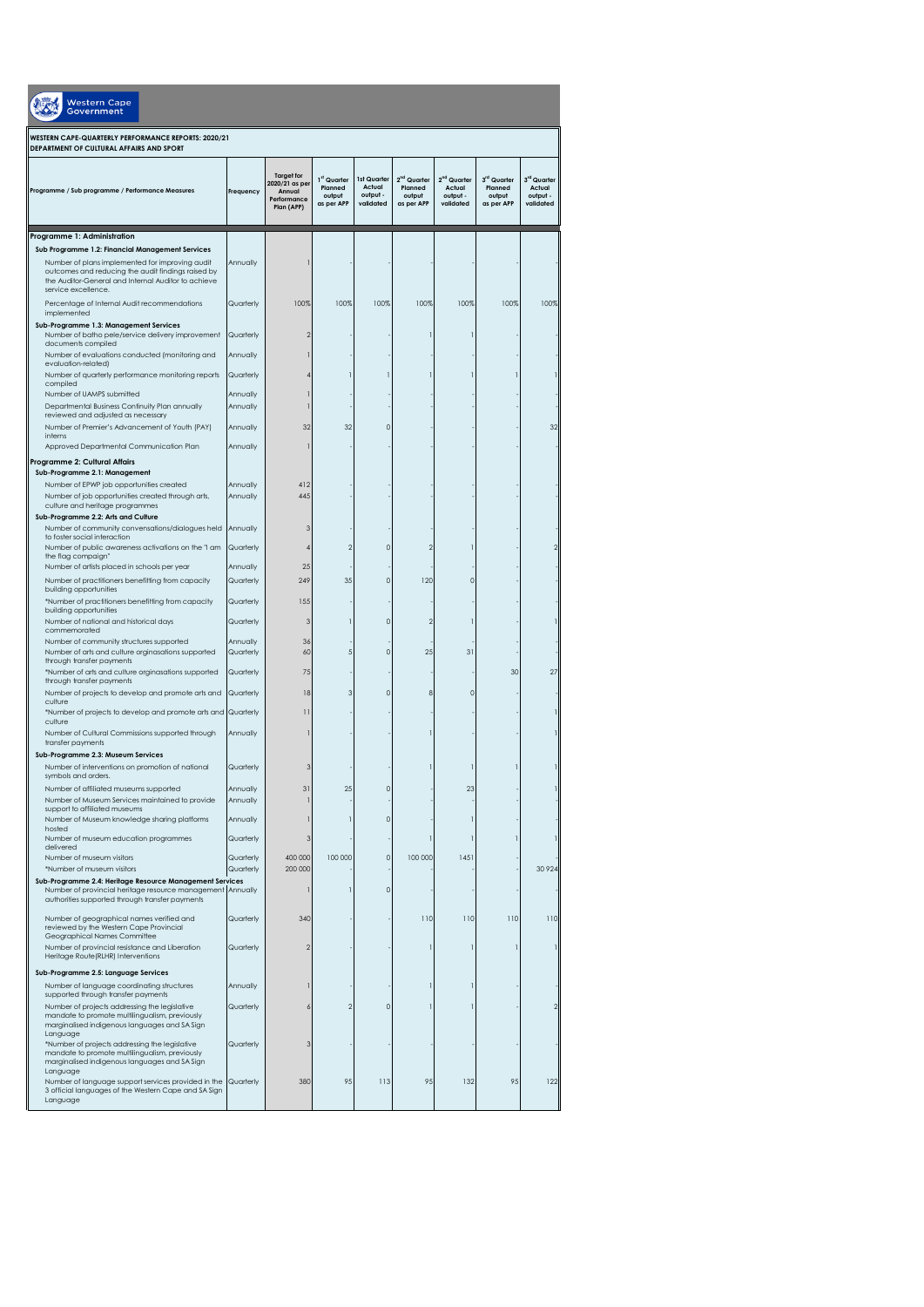| Programme / Sub programme / Performance Measures                                                                                                     | Frequency              | <b>Target for</b><br>2020/21 as per<br>Annual<br>Performance<br>Plan (APP) | 1 <sup>st</sup> Quarter<br>Planned<br>output<br>as per APP | 1st Quarter<br>Actual<br>output -<br>validated | 2 <sup>nd</sup> Quarter<br>Planned<br>output<br>as per APP | 2 <sup>nd</sup> Quarter<br>Actual<br>output -<br>validated | 3rd Quarter<br>Planned<br>output<br>as per APP | 3rd Quarter<br>Actual<br>output -<br>validated |
|------------------------------------------------------------------------------------------------------------------------------------------------------|------------------------|----------------------------------------------------------------------------|------------------------------------------------------------|------------------------------------------------|------------------------------------------------------------|------------------------------------------------------------|------------------------------------------------|------------------------------------------------|
| Programme 3: Library and Archives Services                                                                                                           |                        |                                                                            |                                                            |                                                |                                                            |                                                            |                                                |                                                |
| Sub-Programme 3.2 Library Service                                                                                                                    |                        |                                                                            |                                                            |                                                |                                                            |                                                            |                                                |                                                |
| Number of New libraries built                                                                                                                        | Annually               |                                                                            |                                                            |                                                |                                                            |                                                            |                                                |                                                |
| *Number of New libraries built<br>Number of existing facilities upgraded for public                                                                  | Annually<br>Annually   | r                                                                          |                                                            |                                                |                                                            |                                                            |                                                |                                                |
| Number of library materials procured                                                                                                                 | Annually               | 3 3 0 0                                                                    |                                                            |                                                |                                                            |                                                            |                                                |                                                |
| Number of monitoring visits done                                                                                                                     | Quarterly              | 1 3 8 6                                                                    | 393                                                        | $\Omega$                                       | 344                                                        | 10                                                         |                                                |                                                |
| *Number of monitoring visits done                                                                                                                    | Quarterly              | 737                                                                        |                                                            |                                                |                                                            |                                                            |                                                | 185                                            |
| Number of promotional projects conducted                                                                                                             | Quarterly              | 11                                                                         | 3                                                          | $\mathfrak{D}$                                 | $\mathfrak{D}$                                             |                                                            |                                                | 3                                              |
| Number of training programmes provided to public<br>library staff                                                                                    | Quarterly              | 20                                                                         | 8                                                          | $\overline{0}$                                 | 10                                                         | r                                                          |                                                |                                                |
| *Number of training programmes provided to public<br>library staff                                                                                   | Quarterly              | 18                                                                         |                                                            |                                                |                                                            |                                                            |                                                |                                                |
| Number of libraries with public internet access                                                                                                      | Annually               | 228                                                                        |                                                            |                                                |                                                            |                                                            |                                                |                                                |
| Number of library service points                                                                                                                     | Annually               | 380                                                                        |                                                            |                                                |                                                            |                                                            |                                                |                                                |
| *Number of library service points                                                                                                                    | Annually               | 379                                                                        |                                                            |                                                |                                                            |                                                            |                                                |                                                |
| Number of B3 municipalities receiving replacement<br>funding transfer payments for personnel, operational<br>and/or capital expenditure on libraries | Annually               | 1.5                                                                        |                                                            |                                                |                                                            |                                                            |                                                |                                                |
| Number of municipalities receiving Metro Library<br>Grant transfer payments for upgrading and<br>maintenance of libraries                            | Annually               |                                                                            |                                                            |                                                |                                                            |                                                            |                                                |                                                |
| Number of library staff posts funded through<br>replacement funding                                                                                  | Annually               | 240                                                                        |                                                            |                                                |                                                            |                                                            |                                                |                                                |
| Number of monitoring visits to B3 municipalities                                                                                                     | Quarterly              | 45                                                                         | 15                                                         | $\mathcal{C}$                                  |                                                            |                                                            |                                                |                                                |
| *Number of monitoring visits to B3 municipalities                                                                                                    | Quarterly              | 15                                                                         |                                                            |                                                |                                                            |                                                            |                                                | 15                                             |
| Number of regsitered library users                                                                                                                   | Quarterly              | 731 456                                                                    | 731 114                                                    | 809 883                                        | 731 228                                                    | 699 725                                                    | 731 342                                        | 680 246                                        |
| Number of literacy interventions presented in public<br>libraries in the Western Cape                                                                | Quarterly              | 14 400                                                                     | 3 600                                                      | $\circ$                                        | 3 600                                                      | 43                                                         |                                                |                                                |
| *Number of literacy interventions presented in public<br>libraries in the Western Cape                                                               | Quarterly              | 7 200                                                                      |                                                            |                                                |                                                            |                                                            |                                                |                                                |
| Sub-Programme 3.3 Archives<br>Number of community outreach programs in libraries,<br>museums, and archives conducted                                 | Quarterly              | 25                                                                         |                                                            |                                                |                                                            |                                                            |                                                |                                                |
| *Number of community outreach programs in libraries,<br>museums, and archives conducted                                                              | Quarterly              |                                                                            |                                                            |                                                |                                                            |                                                            |                                                |                                                |
| Number of oral history projects undertaken                                                                                                           | Quarterly              |                                                                            |                                                            | $\epsilon$                                     |                                                            |                                                            |                                                |                                                |
| Number of training interventions                                                                                                                     | Quarterly              | 5                                                                          |                                                            | $\circ$                                        |                                                            |                                                            |                                                |                                                |
| Number of enquiries processed                                                                                                                        | Quarterly              | 5 0 5 0                                                                    | 1 250                                                      | 13                                             | 1 300                                                      | 498                                                        |                                                |                                                |
| *Number of enquiries processed                                                                                                                       | Quarterly              | 2 5 5 0                                                                    |                                                            |                                                |                                                            |                                                            |                                                | 1 183                                          |
| Number of visits by researchers to the Archives                                                                                                      | Quarterly              | 8 5 0 0                                                                    | 2700                                                       | $\mathbf 0$                                    | 2700                                                       | 401                                                        |                                                |                                                |
| *Number of visits by researchers to the Archives<br>Number of archivalia (documents) restored                                                        | Quarterly<br>Quarterly | 5 4 0 0<br>572                                                             | 151                                                        | 30                                             | 4                                                          | 95                                                         |                                                | 1 1 2 0                                        |
| *Number of archivalia (documents) restored                                                                                                           | Quarterly              | 292                                                                        |                                                            |                                                |                                                            |                                                            |                                                | 148                                            |
| Number of linear meters of transfers received from<br>governmental bodies                                                                            | Quarterly              | 275                                                                        | 70                                                         | $\circ$                                        | 70                                                         |                                                            |                                                |                                                |
| *Number of linear meters of transfers received from<br>governmental bodies                                                                           | Quarterly              | 140                                                                        |                                                            |                                                |                                                            |                                                            |                                                |                                                |
| Number of linear metres arranged                                                                                                                     | Quarterly              | 241                                                                        | 65                                                         | $\mathbf{0}$                                   | 65                                                         | 49.3                                                       |                                                |                                                |
| *Number of linear metres arranged                                                                                                                    | Quarterly              | 170                                                                        |                                                            |                                                |                                                            |                                                            | 20                                             | 56.1                                           |
| Number of Departments receiving focused ECM<br>support                                                                                               | Annually               | 2                                                                          |                                                            |                                                |                                                            |                                                            |                                                |                                                |
| Number of record classification systems evaluated<br>and/or approved                                                                                 | Quarterly              | 113                                                                        | 31                                                         | 21                                             | 30                                                         | 40                                                         | 26                                             | 30                                             |
| Number of inspections conducted                                                                                                                      | Quarterly              | 30                                                                         |                                                            | $\circ$                                        | 9                                                          | 10                                                         |                                                |                                                |
| *Number of inspections conducted                                                                                                                     | Quarterly              | 22                                                                         |                                                            |                                                |                                                            |                                                            |                                                |                                                |
| Number of disposal authorities issued                                                                                                                | Quarterly              | 19                                                                         |                                                            | $\mathcal{C}$                                  | 6                                                          |                                                            |                                                |                                                |
| *Number of disposal authorities issued                                                                                                               | Quarterly              | 17                                                                         |                                                            |                                                |                                                            |                                                            |                                                |                                                |
| Number of inventories compiled and updated<br>*Number of inventories compiled and updated                                                            | Annually<br>Annually   | 8<br>5                                                                     |                                                            | 0                                              |                                                            |                                                            |                                                |                                                |